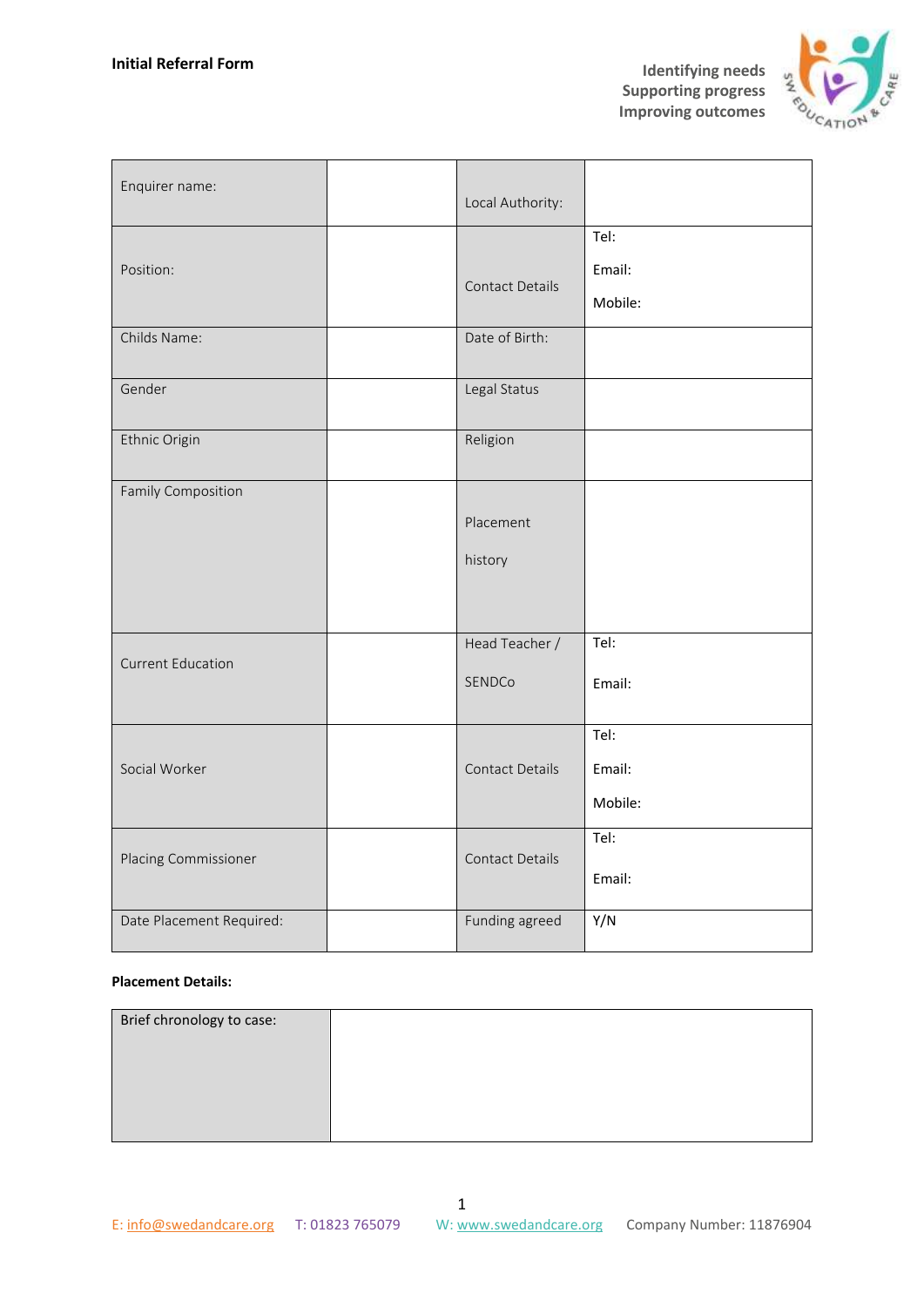

|                                                                                                                             | <b>Improving outcomes</b> |
|-----------------------------------------------------------------------------------------------------------------------------|---------------------------|
| <b>Current and Historical</b><br>safeguarding concerns<br>including, Allegations against<br>children/adults/ professionals. |                           |
| Placement Requirements:                                                                                                     |                           |
| Brief outline of expected<br>outcomes from placement:                                                                       |                           |
| <b>Predicted Placement Duration</b>                                                                                         |                           |
| Anticipated Transit post<br>placement                                                                                       |                           |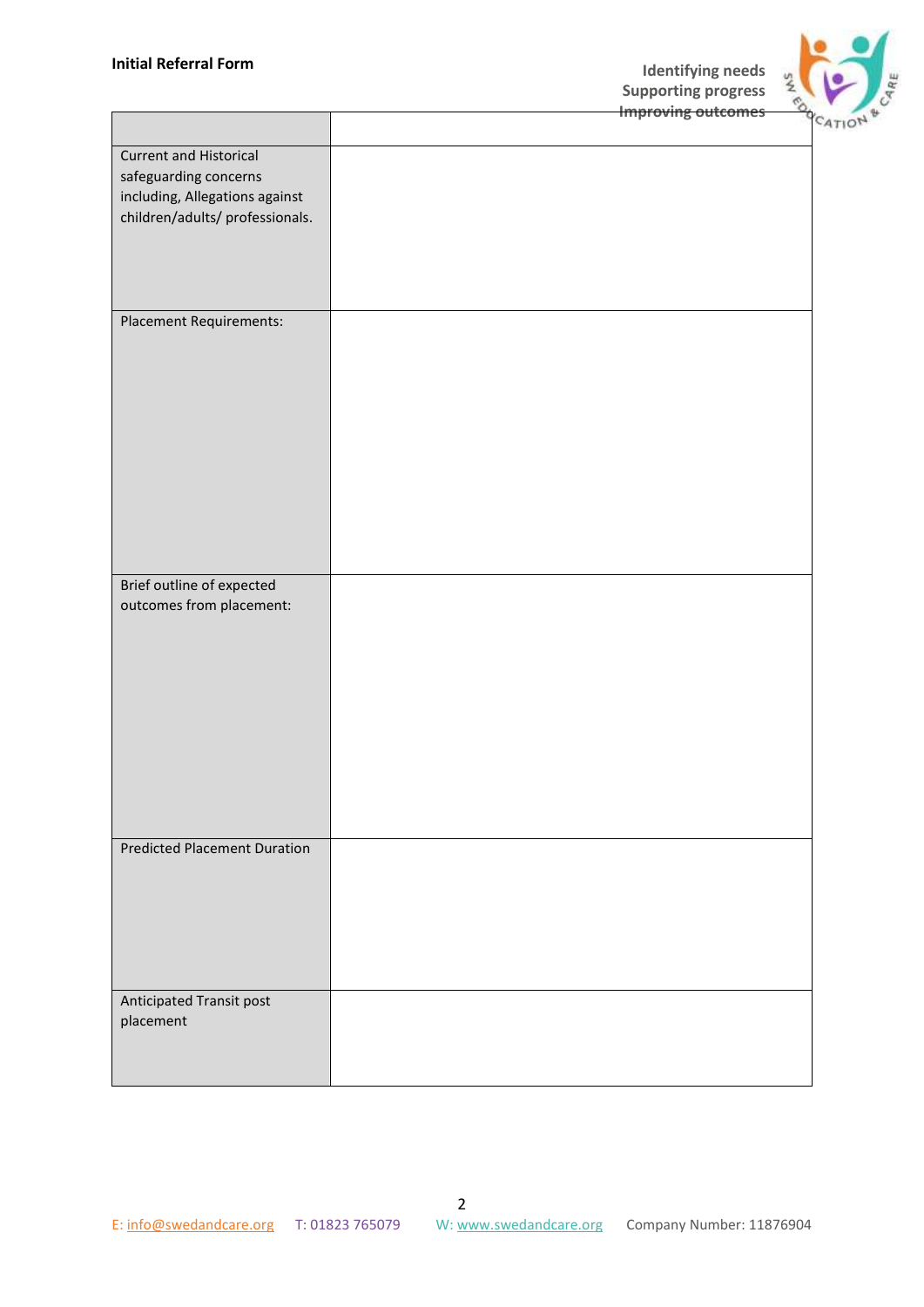

## **Improving outcomes Presenting Risks & Behaviours**

| Describe concerning issues specifically in relation to Attachment, Early Life Traumas, Abuse & Neglect,<br>Placement stability: |  |  |
|---------------------------------------------------------------------------------------------------------------------------------|--|--|
|                                                                                                                                 |  |  |
|                                                                                                                                 |  |  |
|                                                                                                                                 |  |  |
|                                                                                                                                 |  |  |
|                                                                                                                                 |  |  |
| Does the young person present with any issues in relation to Missing from Care?                                                 |  |  |
|                                                                                                                                 |  |  |
|                                                                                                                                 |  |  |
|                                                                                                                                 |  |  |
|                                                                                                                                 |  |  |
|                                                                                                                                 |  |  |
| Does the young person present with anger and aggression issues? Have there been any incidents of                                |  |  |
| violence?                                                                                                                       |  |  |
|                                                                                                                                 |  |  |
|                                                                                                                                 |  |  |
|                                                                                                                                 |  |  |
|                                                                                                                                 |  |  |
|                                                                                                                                 |  |  |
|                                                                                                                                 |  |  |
|                                                                                                                                 |  |  |
| Is the child vulnerable to C.S.E and or present with self-harming behaviours? Have there been any suicide                       |  |  |
| attempts?                                                                                                                       |  |  |
|                                                                                                                                 |  |  |
|                                                                                                                                 |  |  |
|                                                                                                                                 |  |  |
|                                                                                                                                 |  |  |
|                                                                                                                                 |  |  |
|                                                                                                                                 |  |  |
|                                                                                                                                 |  |  |
|                                                                                                                                 |  |  |
| Is there any information in relation to current or historical criminal offences                                                 |  |  |
|                                                                                                                                 |  |  |
|                                                                                                                                 |  |  |
|                                                                                                                                 |  |  |
|                                                                                                                                 |  |  |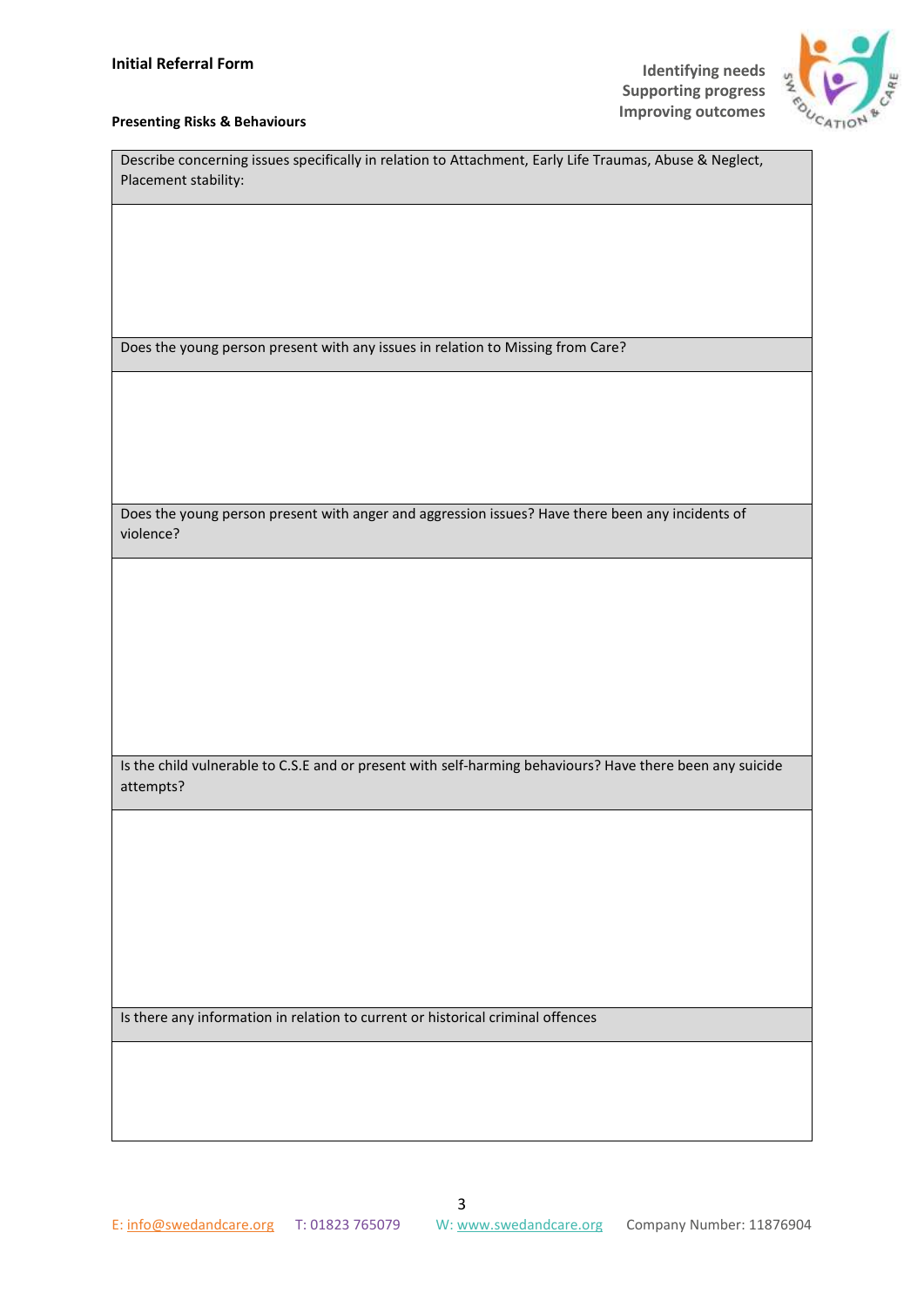

## **Family & Contact**

| <b>Current Contact Arrangements:</b>           |  |
|------------------------------------------------|--|
|                                                |  |
| Contact Plan / Risks / Additional<br>Comments: |  |
|                                                |  |
|                                                |  |
|                                                |  |
|                                                |  |
|                                                |  |
|                                                |  |
|                                                |  |
|                                                |  |
|                                                |  |
|                                                |  |
|                                                |  |

## **Education**

| <b>Current Education Placement</b>      |  |
|-----------------------------------------|--|
|                                         |  |
|                                         |  |
|                                         |  |
|                                         |  |
|                                         |  |
|                                         |  |
| Brief chronology of school history      |  |
|                                         |  |
|                                         |  |
|                                         |  |
|                                         |  |
|                                         |  |
|                                         |  |
|                                         |  |
|                                         |  |
|                                         |  |
|                                         |  |
|                                         |  |
|                                         |  |
|                                         |  |
|                                         |  |
|                                         |  |
|                                         |  |
| Does the child have an EHCP?            |  |
|                                         |  |
|                                         |  |
| If so, please give areas of difficulty: |  |
|                                         |  |
|                                         |  |
|                                         |  |
|                                         |  |
|                                         |  |
|                                         |  |
|                                         |  |
|                                         |  |
|                                         |  |
|                                         |  |
|                                         |  |
| Does the child have an up to date PEP?  |  |
|                                         |  |
|                                         |  |
|                                         |  |
|                                         |  |
|                                         |  |